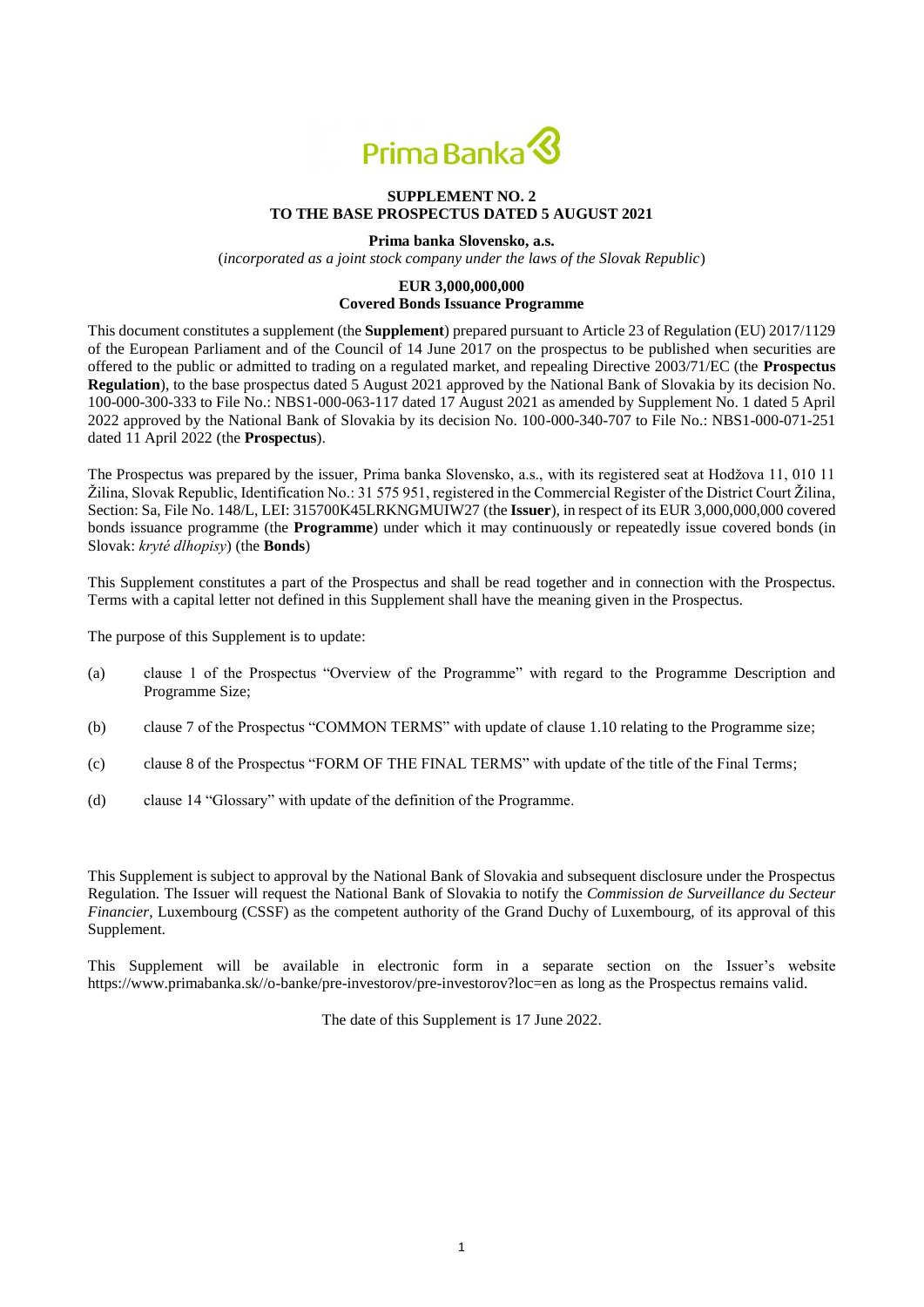The Prospectus shall be amended and supplemented as follows:

# **2. CHANGES IN CLAUSE 1 OF THE PROSEPCTUS "OVERVIEW OF THE PROGRAMME"**

2.1 In clause 1 of the Prospectus "**OVERVIEW OF THE PROGRAMME**", subsection "**Programme Description**", the text is replaced as follows:

> Programme Description: Covered Bonds Issuance Programme up to EUR 3,000,000,000 under Slovak Law;

2.2 In clause 1 of the Prospectus "**OVERVIEW OF THE PROGRAMME**", subsection "**Programme Size**", the text is replaced as follows:

Programme Size: Up to EUR 3,000,000,000 outstanding at any time.

# **3. CHANGES IN CLAUSE 7 OF THE PROSPECTUS "COMMON TERMS"**

3.1 In clause 7 of the Prospectus "COMMON TERMS", subsection 1.10 the text is replaced as follows:

The Bonds will be issued under the EUR 3,000,000,000 covered bonds issuance programme pursuant to Article 8 of the Prospectus Regulation (the Programme).

# **4. CHANGES IN CLAUSE 8 OF THE PROSPECTUS "FORM OF THE FINAL TERMS"**

4.1 The title of the Final terms is replaced as follows:

**FINAL TERMS**

[Date]



**Prima banka Slovensko, a.s.**

Title of the Bonds:  $[①]$ 

**issued under the EUR 3,000,000,000 Covered Bonds Issuance Programme** 

**under the base prospectus dated 5 August 2021**

Total issue amount:  $[①]$ 

 $ISIN: SK[<sup>•</sup>]$ 

# **5. CHANGES IN CLAUSE 14 OF THE PROSPECTUS "GLOSSARY"**

5.1 In clause 14 of the Prospectus "Glossary", the definition "**Programme**" is replaced with the following definition:

"**Programme** means the covered bonds issuance programme of up to EUR 3,000,000,000 under this Prospectus".